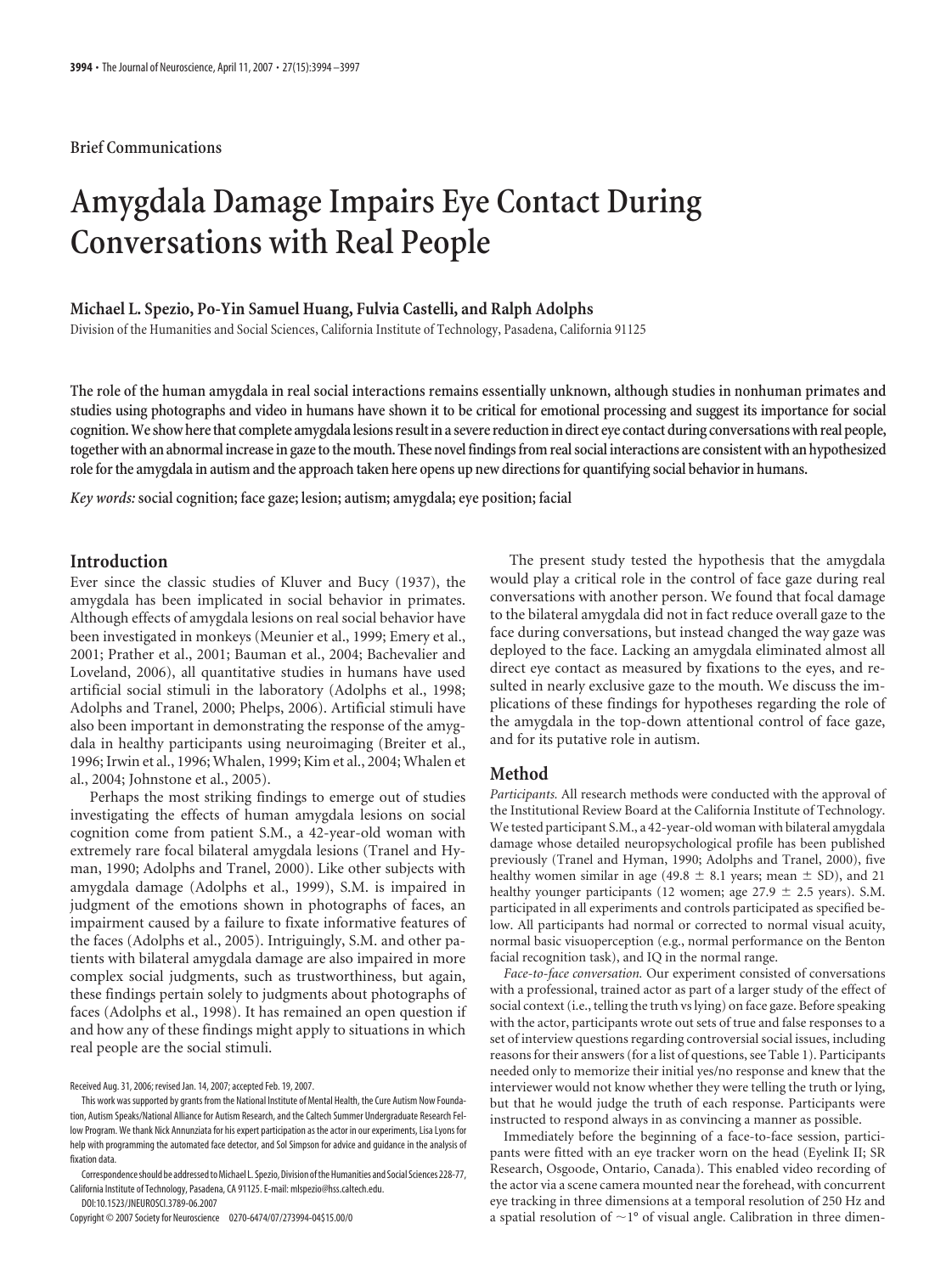#### **Table 1. Interview questions**

| <b>Ouestions</b>                                                      |
|-----------------------------------------------------------------------|
| In your opinion                                                       |
| 01a: Is it moral to lie to achieve success?*                          |
| 01b: Is it moral to lie to make others feel better about themselves?* |
| Q2a: Is euthanasia morally just?* <sup>+</sup>                        |
| Q2b: Is capital punishment morally just?*                             |
| Q3a: Are women, in general, less intelligent than men?                |
| Q3b: Do women, in general, think less logically than men?             |
| Q4a: Are men, in general, less socially active than women?            |
| Q4b: Are men, in general, less sensitive than women?                  |
| Q5a: Should prayer be banned in public schools?*                      |
| Q5b: Should corporal punishment be used in public schools?*           |
| Q6a: Are organic foods better than regular foods?* <sup>*</sup>       |
| Q6b: Are psychological experiments important?*                        |
| 07a: Is it ethical to use animals in research?*                       |
| Q7b: Is it ethical to clone humans?*                                  |
| Q8a: Should social security be abolished?* <sup>+</sup>               |
| Q8b: Should immigration be more tightly controlled?*                  |
| $201 - 1 - 21 - 211 - 1$                                              |

 $*$ Used with S.M.;  $^*$ true responses, used in the analysis; Q, question.

sions used a set of points at several depths, allowing the Eyelink II to use binocular disparity to correct for parallax. Participants were free to move their head and to gesture during the session. Each face-to-face session consisted of either six (S.M. and five matched controls) or eight (21 younger controls) questions. The actor was seated  $\sim$  1.2 m ( $\sim$  10° visual angle) across a small desk from the subject for the duration of the session (Fig. 1*a*).

Participants were signaled by an experimenter via an earphone either to give their true opinion or to lie. All data presented here were taken only from trials on which participants told the truth (a preliminary analysis found no effect of truth/lying on the amygdala-specific differences in the measures reported here). The professional actor (Nick Annunziata) was instructed to maintain eye contact, maintain a neutral facial expression and tone of voice, avoid gestures, and keep his head position fairly stable. The actor was unaware of the neurological status of subject S.M. and completely unfamiliar with any of our hypotheses. None of our participants stated that they recognized the actor.

A trial began when the actor issued question A, a yes/no question regarding a participant's opinion (e.g., "In your opinion, should social security be abolished?"), and then proceeded in the following order: (1) participant's response A; (2) follow-up question B ("Why?" or "Why not?"); (3) participant's response B; (4) follow-up question C ("How strongly do you feel about that?"); (5) participant's response C; (6) follow-up question D ("Why?" or "Why not?"); and (7) participant's response D, after which the trial ended. At the end of each trial, the actor looked down at a notepad for a few seconds to read the next question, and then proceeded to make eye contact again and the next trial started.

To determine whether familiarity with a conversational partner would change any putative effects of amygdala lesion on fixations to the face, we tested S.M. with one of the experimenters (R.A.) whom S.M. has known for over 12 years. There was a short break between S.M.'s session with the actor and this session, during which two experimenters (M.L.S. and R.A.) spoke with S.M. casually. For the interview session, R.A. asked the same questions the actor had just asked, in the same order. Effects of familiarity were tested only for S.M., and only in the face-to-face condition.

*Conversation over live video.* The procedure over live color video was a modified form of the face-to-face condition. The actor could only hear, but not see, the participants, although the participants could both see and hear the actor via live video and knew he was present in an adjacent room (Fig. 1*b*). Live video was presented at 25 frames per second and recorded simultaneously at 15 frames per second using a webcam (640 pixel width  $\times$  480 pixel height; Logitech, Fremont, CA) and the Image Acquisition Toolbox in Matlab (R14Sp2; Mathworks, Natick, MA), and eye tracking was done by interfacing with the Eyelink II within Matlab using the Eyelink Toolbox (Cornelissen et al., 2002). Video was presented on a cathode ray tube monitor (40 cm width  $\times$  30 cm height; MA203DT D, Vision Master 513 Pro; Iiyama, Warminster, PA) at a resolution of 720  $\times$ 





 $\boldsymbol{h}$ 

**Figure 1.** Experimental setup.  $a$ , In the face-to-face paradigm, the actor (left) is shown seated across from the participant (right), who is wearing the eye tracker. *b*, In the live video setup, the actor (on screen) is shown over one-way live video so that the participant can see and hear the actor, although the actor can only hear, but not see, the participant.

578 pixels with a vertical refresh rate of 100 Hz. Only the center of the webcam image ( $320 \times 240$  pixels), framing the actor's head and face, was presented against a gray background. Eye-to-screen distance was  ${\sim}76$ cm, and the actor's face on the screen subtended  $\sim$ 11° of visual angle.

SM and the five matched controls all participated in the video condition first, and the face-to-face condition second; of the 21 younger controls, seven first participated in the video condition and 13 first participated in the face-to-face condition (there were no order effects on the effects reported here in the 21 younger controls and so these subgroups were pooled).

*Automated face detection.* The scene camera mounted on the subject's forehead and the recording of the webcam video provided frame-byframe datasets of the stimulus (i.e., the actor) onto which a participant's gaze data were superimposed. To perform a region of interest (ROI) based analysis of fixation patterns, it was necessary to determine the ROI-specific coordinates for all frames corresponding to fixations made during a given trial. Face detection was automated using software libraries developed at the Fraunhofer Institute for Integrated Circuits (Fröba and Ernst, 2004; Fröba and Küblbeck, 2004) and generously provided to our laboratory by Dr. Christian Küblbeck. The method has a hit rate of 90% and a false alarm rate of 0.4% (Fröba and Küblbeck, 2004). We decreased the likelihood of false alarms by only selecting those frames on a given trial whose face and eye coordinates were within 2 SDs of the mean coordinate values. This range allowed for changes in coordinates caused by head movements by participants (for the face-to-face condition) and the actor (for both conditions).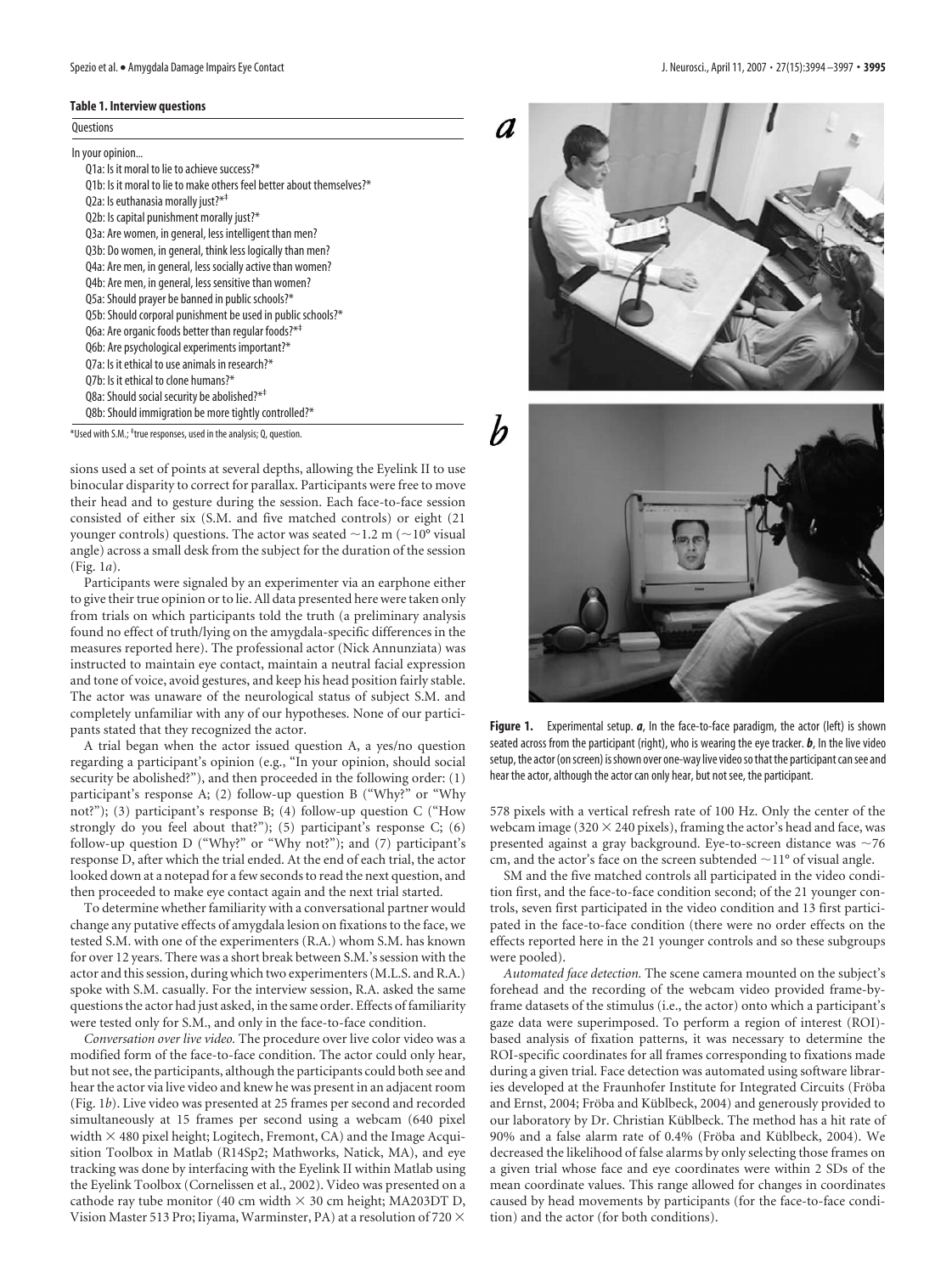*Data analysis.* All data analyses focused on fixations that occurred between a participant's first response (response A) and her last response (response D), using the Eyelink Data Viewer. Note that the analyses included only those video frames when the participant, not the actor, was speaking. This was done to avoid those frames during which attention might be captured by a speaking mouth facing the participant. We are unable to confidently analyze fixations that occurred during the very brief time when the actor, and not the participant, was speaking, because of the low number of fixations obtained during this time (typically, N 25 across all trials). To discriminate fixations, we set a threshold of 0.1° of drift within 50 ms. ROIs were defined for the face, eyes, and mouth, based on the results of the automated face detection software. Each fixation was associated with an ROI by calculating the mean ROI coordinates across all frames for the duration of the fixation. SDs for these means were typically 5 pixels in both directions. Fixations falling within the ROIs, but not on ROI edges, were included for the ROI-specific analyses. The proportion of time spent fixating a given ROI was calculated by summing the fixation durations within that ROI and dividing by the total trial time, yielding values for fractional dwell time. Fractional dwell times within the eye and mouth regions were further normalized by the face-specific fractional dwell time (Fig. 2*e*).

## **Results**

We found no effect of amygdala lesion on the overall time taken to respond to questions or on the length of time spent fixating the face during a trial (Fig. 2*e*, left). S.M.'s face-to-face and video condition trials had a mean duration of 26.39  $\pm$  9.86 s (mean  $\pm$ SD), which fell within the range of the mean trial durations of both the matched (17.92  $\pm$  7.56 s; *n* = 5) and younger (25.21  $\pm$ 11.05 s;  $n = 21$ ) control groups. S.M. completed the initial questionnaires and answered the actor's questions normally.

We compared S.M.'s pattern of fixations to those of five healthy females of similar age, and to those of a larger group of 21 healthy younger subjects, analyzing first those fixations during which the participant, not the actor, was speaking (see Materials and Methods). Relative to these two comparison groups, which did not differ on the measures of gaze reported here ( $t_{(24)}$  < 0.75;  $p$  values  $> 0.4$ ), S.M. spent less time making fixations to the eyes  $(t_{(4)} = -2.87, p = 0.023, d' = 3.13 \text{ and } t_{(21)} = -3.06, p = 0.003,$  $d' = 3.15$ , respectively for each of the two comparison groups), and significantly more time making fixations to the mouth  $(t_{(4)})$ 6.74,  $p = 0.001$ ,  $d' = 7.38$  and  $t_{(21)} = 4.13$ ,  $p < 0.001$ ,  $d' = 4.23$ , respectively) (Fig. 2*a*,*b*).

In a second experiment with the same actor in an adjacent room, conversation proceeded as in the face-to-face experiment but via live video. The findings here were essentially the same: S.M. barely fixated the eyes ( $t_{(25)} = -2.53$ ;  $p = 0.009$ ;  $d' = 2.58$ ), instead fixating the mouth  $(t_{(25)} = 1.90; p = 0.035; d' = 1.93;$ pooled data from comparison groups) (Fig. 2*c*,*d*). A final experiment done only with S.M. consisted of a face-to-face conversation using the same structured interview with someone S.M. has known for over 12 years (one of the experimenters, R.A.). The findings here paralleled those with the actor. Once again, S.M. hardly fixated the eyes (Fig. 2*e*, middle) and fixated the mouth almost exclusively (Fig. 2*e*, right), suggesting that familiarity was not a factor in S.M.'s deficit.

# **Discussion**

S.M.'s face gaze during social interactions was similar to S.M.'s gaze to photographs of faces (Adolphs et al., 2005) in that S.M. made nearly no fixations on the eyes during a social interaction with another person. Yet, there was an important difference between the finding with photographs and our results here in real conversations. Whereas S.M. focused more on the center of the face when looking at photographs, in real conversations S.M.



**Figure 2.** Fixations made during naturalistic social interaction.  $a-d$ , Color encodes the normalized number of fixations (see bar at bottom right). The number of fixations S.M. (*a*, *c*) and five controls (*b*, *d*) made to regions of the face during face-to-face conversations with the actor (N.A.), either face-to-face (*a*, *b*) or over live video (*c*, *d*), is shown.*e*, Proportion of time spent fixating facial features in the face-to-face (F) and live video (V) conditions, as well as during face-to-face interaction with a familiar person (one of the experimenters, R.A.). Values for the eyes (middle) and mouth (right) were normalized with respect to overall gaze to the face (left). Red circles, S.M.; green circles, five matched controls; filled black circles, comparison group of 21 younger participants (means and SDs). Across all conditions and compared with all subject groups, S.M. made an abnormally large number of fixations on the mouth and an abnormally small number of fixations on the eyes.

spent most of the time looking at the mouth. This difference may be related to the putative role of the amygdala in top-down visual attention to faces and other social stimuli (Anderson and Phelps, 2001; Vuilleumier et al., 2004; Adolphs et al., 2005; Adolphs and Spezio, 2006). Lacking an amygdala could interfere with normal face gaze because of a lack of top down control, such that guidance of overt visuospatial attention is dominated by low-level visual cues (Peters et al., 2005). In static photographs, the unmoving mouth is often less of a low-level visually salient cue than are the eyes. This changes dramatically in real social interactions, however, where the motion and sound of the mouth provide highly visually and aurally salient attentional cues. To directly test this hypothesis for our observations with S.M., additional study would be needed of S.M.'s face gaze while S.M. listens closely to another person during social interactions.